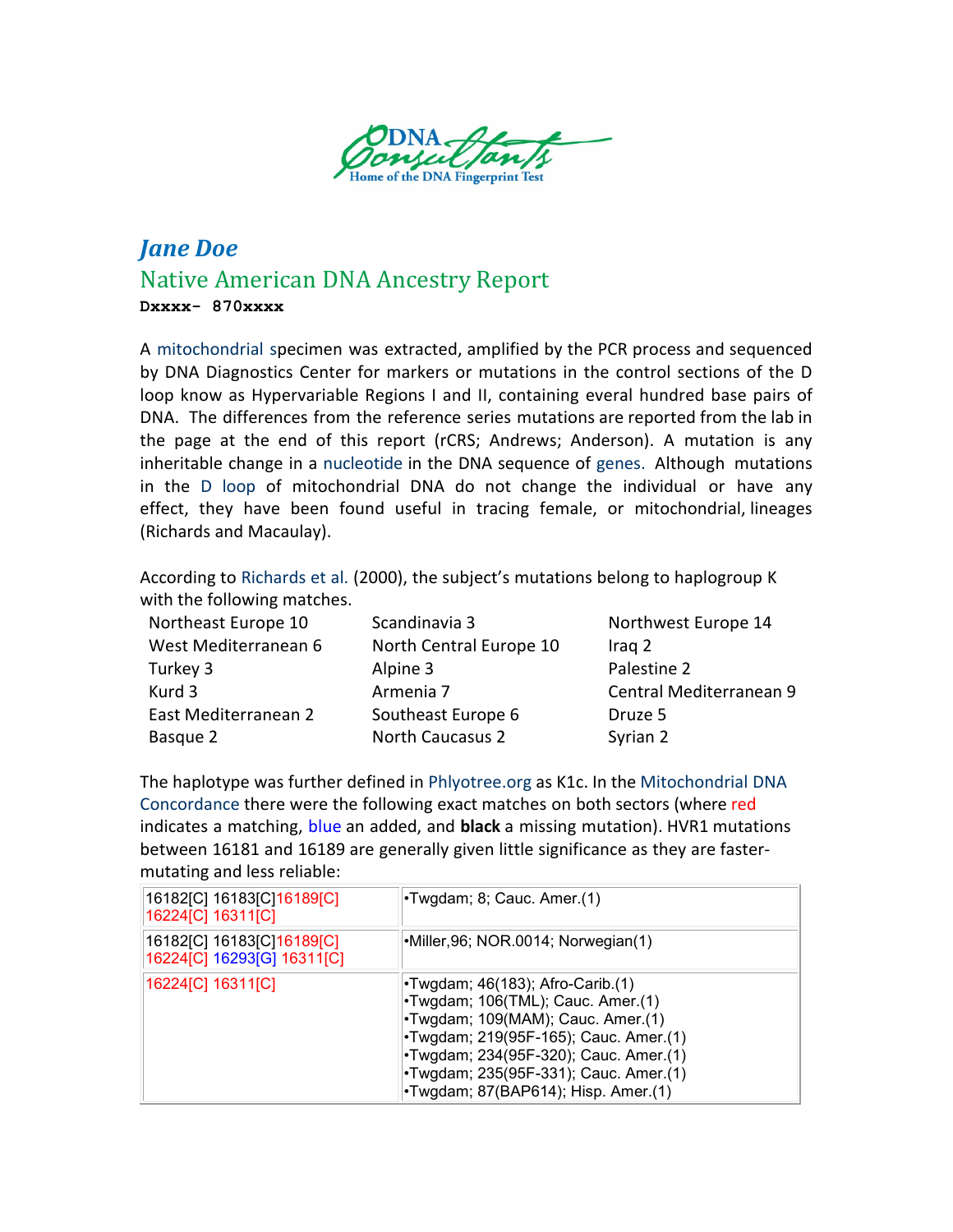|                                   | •Richards, 96; 55; [4:69]; Basque(1)       |  |  |
|-----------------------------------|--------------------------------------------|--|--|
|                                   | •Richards, 96; G-83; [4:69]; Basque(1)     |  |  |
|                                   | •Richards, 96; 72; [4:69]; Bavarian(1)     |  |  |
|                                   | •Richards, 96; 426; [4:69]; Cornish(1)     |  |  |
|                                   | ·Richards, 96; 17; [4:69]; Finnish(1)      |  |  |
|                                   | •Richards, 96; 19; [4:69]; German (N.)(1)  |  |  |
|                                   | •Richards, 96; 23; [4:69]; German (N.)(1)  |  |  |
|                                   | •Richards, 96; 26; [4:69]; German (N.)(1)  |  |  |
|                                   | •Richards, 96; 39; [4:69]; German (N.)(1)  |  |  |
|                                   | •Richards, 96; 64; [4:69]; German (N.)(1)  |  |  |
|                                   | •Richards, 96; 101; [4:69]; German (N.)(1) |  |  |
|                                   | •Richards, 96; 265; [4:69]; German (N.)(1) |  |  |
|                                   | •Richards, 96; 22; [4:69]; Portuguese(1)   |  |  |
|                                   | •Richards, 96; 29; [4:69]; Portuguese(1)   |  |  |
|                                   | •Richards, 96; 57; [4:69]; Welsh(1)        |  |  |
|                                   | •Richards, 96; 154; [4:69]; Welsh(1)       |  |  |
|                                   | •Côrte-Real, 96; 101; [4]; Basque(2)       |  |  |
|                                   | •Calafell, 96; 5; Bulgar(1)                |  |  |
|                                   | •Calafell, 96; 8; Bulgar(1)                |  |  |
|                                   | •Calafell, 96; 47; Bulgar(1)               |  |  |
|                                   | •Piercy, 93; RC1: 48; Cauc. UK(1)          |  |  |
|                                   | •Mountain, 95; c1; control(1)              |  |  |
|                                   | ·Sajantila, 95; F135; Finnish(1)           |  |  |
|                                   | ·Miller, 96; BLC.0078; Hebridean(1)        |  |  |
|                                   | •Handt, 94; x; Ice Man(1)                  |  |  |
|                                   | •Miller, 96; NIR. 0256; N. Irish(1)        |  |  |
|                                   | •Miller, 96; NOR.0004; Norwegian(1)        |  |  |
|                                   | •Miller, 96; NOR.0027; Norwegian(1)        |  |  |
|                                   | •Miller, 96; OSR. 0024; Orcadian(1)        |  |  |
|                                   | •Côrte-Real, 96; 101; [4]; Portuguese(2)   |  |  |
|                                   | •DiRienzo, 91; 35; Sardinian(1)            |  |  |
|                                   | •Pult, 94; SW46; Swiss(1)                  |  |  |
|                                   | •Francalacci, 96; 33; [K]; Tuscan(1)       |  |  |
|                                   | ·Sajantila, 95; 40; Volga-Finnic(1)        |  |  |
| 73[G] 146[C] 152[C] 207[A] 263[G] | •Twgdam; 34(157); Afro-Carib.(1)           |  |  |
| 315.1[C]                          | •Twgdam; 219(95F-165); Cauc. Amer.(1)      |  |  |
|                                   | •Piercy, 93; RC1: 70; Cauc. UK(1)          |  |  |
|                                   | ·Vigilant, 89; AA1; Afro-Carib.(1)         |  |  |
|                                   | ·Vigilant, 89; HDZ9; Hadza(1)              |  |  |

## Analysis and Conclusion

On his mother's side, the subject belongs to Eurasian mitochondrial haplogroup K. The founder of lineage K lived in Europe about 12,000 years ago. Approximately 32% of the haplotypes of modern people with [Ashkenazi Jewish](http://en.wikipedia.org/wiki/Ashkenazi_Jews) ancestry are in haplogroup K (Thomas). In Europe it is particularly common around the [Alps.](http://en.wikipedia.org/wiki/Alps) Peaks have also been observed in Belgium (14%), Ireland (12%), the Netherlands (10%), Iceland (10%), Denmark (9%) and France (8.5%). In the Eastern Mediterranean and the Middle East, haplogroup K reaches high frequencies in Cyprus (20%), among the Druzes of Lebanon (13%), in Georgia (12%), as well as among the Avars (13%) and the Dargins (12%) of Daghestan. Analysis of the mtDNA of [Ötzi the Iceman,](http://en.wikipedia.org/wiki/%C3%96tzi_the_Iceman) the frozen mummy from 3300 BC found on the Austrian-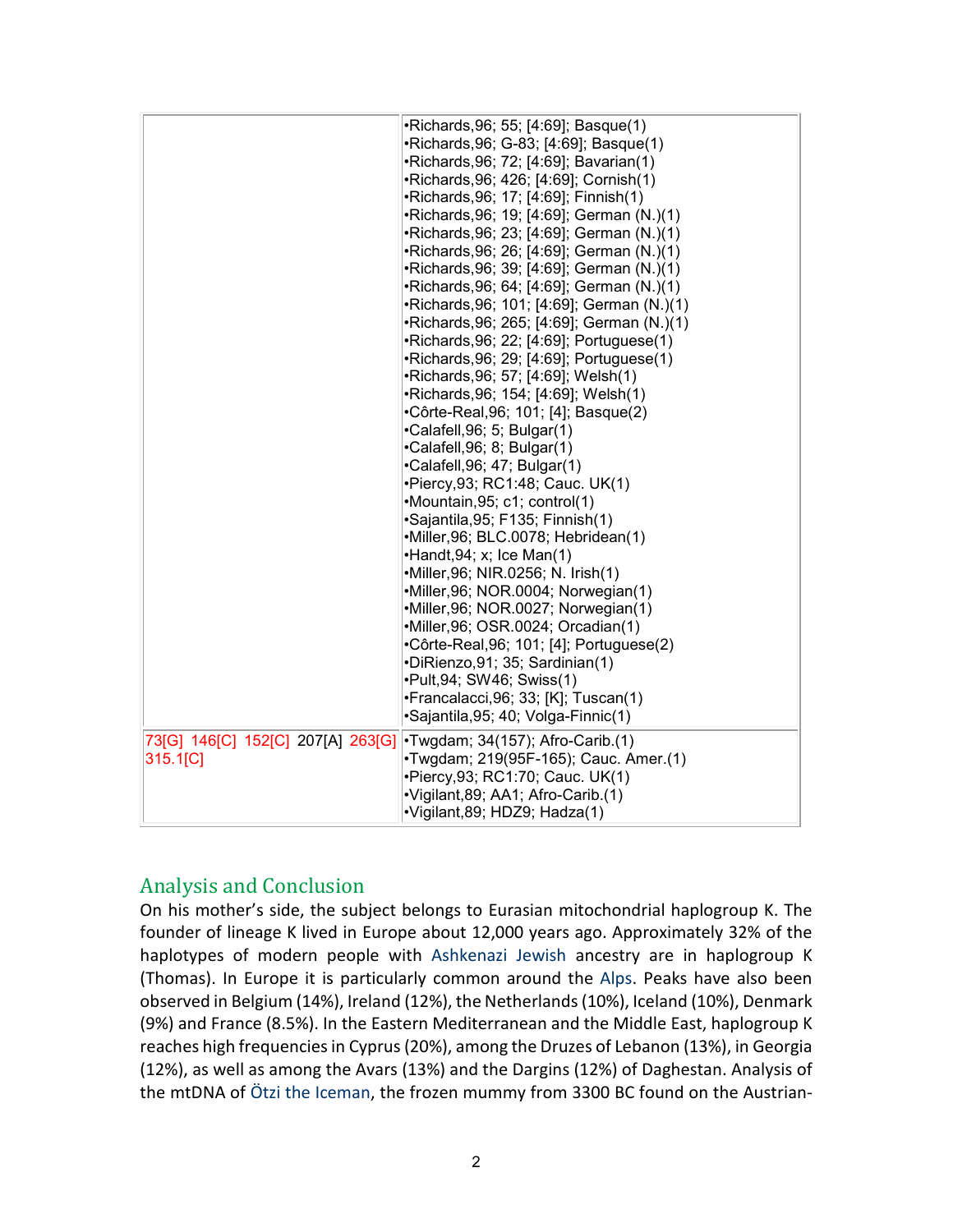Italian border, has shown that Ötzi belongs to the K1 subcluster of the mitochondrial haplogroup K, but that it cannot be categorized into any of the three modern branches of that subcluster. K is responsible for about 6% of Europeans today.

The K1c, K2b and K2c subclades never been found among Neolithic farmers to date and do not appear to have Near Eastern roots. They are most common in eastern Europe today, where have originated during the Mesolithic, among Eastern Hunter-Gatherers (EHG), and would have spread with Y-haplogroup R1a during the Bronze Age to Germanic countries and Central Asia, where they are also found at relatively high frequencies. K1c was found in two Mesolithic Greek samples (c. 7550 BCE and 7000 BCE) from Thessaly tested by Hofmanová et al. (2015)

In his popular book [The Seven Daughters of Eve,](http://en.wikipedia.org/wiki/The_Seven_Daughters_of_Eve) [Brian Sykes](http://en.wikipedia.org/wiki/Bryan_Sykes) named the originator of this mtDNA haplogroup Katrine. The clan of Katrine (Greek for pure) is a medium sized clan with 10% of Europeans among its membership. Katrine herself lived 15,000 years ago in the wooded plains of northeast Italy, now flooded by the Adriatic, and among the southern foothills of the Alps. Her descendants are still there in numbers but have also spread throughout central and northern Europe.

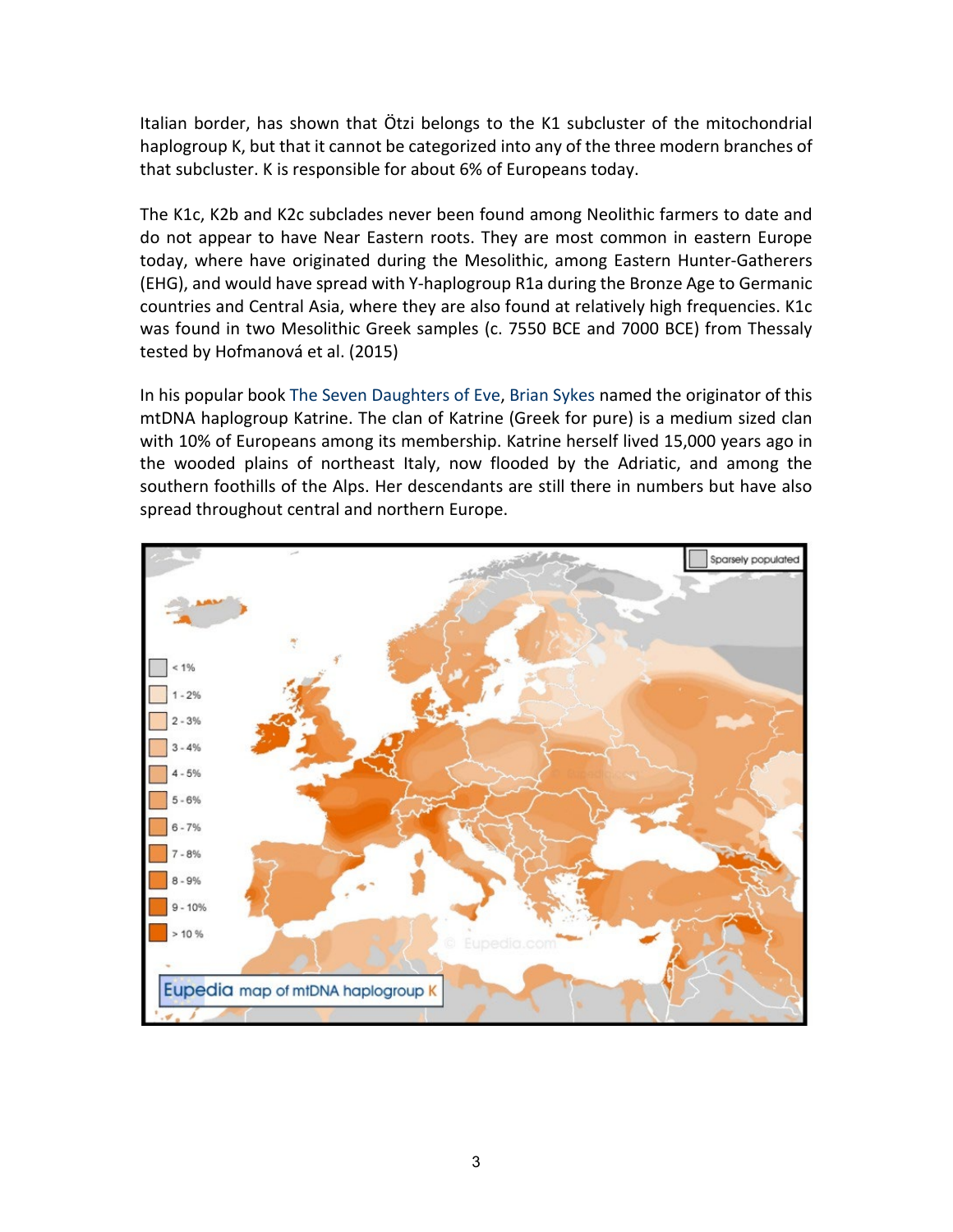## Associated Medical Conditions

Coskun et al. (2004) studied the mutations that suppress mitochondrial transcription and replication and reported that haplogroup K could be protective against Alzheimer's Disease (AD).

[Hendrickson et al. \(2008\)](http://www.ncbi.nlm.nih.gov/pmc/articles/PMC2699618/) studied the role played by mitochondrial function in AIDS progression in HIV-1 infected persons. They found that AIDS progression was slower for members of haplogroups H3, I, K, U, W and X. The [follow up study](http://www.ncbi.nlm.nih.gov/pubmed/19339895?dopt=Abstract) found that haplogroup H was strongly associated with increased lipoatrophy following a antiretroviral therapy.

Haplogroup K is not one of the five classic Native American female lineages A, B, C, E, and X, although it has been identified in the Cherokee, where it is usually ascribed to admixture with Europeans (Schurr; data on file). The evidence from matches is ambiguous. Together with an oral tradition of the maternal line being Native American, however, the haplotype in the subject's case should probably be pronounced Native American.

#### **Susan Levin**

Associate Investigator [DNA Consultants](http://dnaconsultants.com/) October 25, 2018

#### **Disclaimers**

This DNA Ancestry Test is a probabilistic prediction of ancestry for personal knowledge only. It is a nonchain of custody form of testing and is not intended for legal or official purposes. Its results may or may not confirm expected ethnic composition, family history or genealogical determinations. Alone, it may not be used to prove identity, biological relationships, nationality, citizenship, immigration or tribal enrollment.

#### References and Suggestions for Further Reading

- 1. Achilli, A. et al. (2004) The Molecular Dissection of mtDNA Haplogroup H Confirms That the Franco-Cantabrian Glacial Refuge Was a Major Source for the European Gene Pool. *Am J Hum Genet.* 2004 Nov;75(5):910-8. Divides haplogroup H into 15 subgroups, called H1-H15. H1 and H3 are most common.
- 2. Anderson, S., Bankier, A. T., Barrell, B. G., de Bruijin, M. H. L., Coulson, A. R., Drouin, J., Eperson, I. C., Nierlich, D. P., Roe, B. A., Sanger, F., Schreier, P. H., Smith, A. J. H., Staden, R., and Young, I. G. "Sequence and organization of the human mitochondrial genomes." *Nature* (1981) 290:457-465.
- 3. Andrews R.M. *et al* (1999). "Reanalysis and revision of the Cambridge reference sequence for human mitochondrial DNA [letter]." *Nat Genet* 1999; 23:147. The Revised Cambridge Reference Series, cited as rCRS.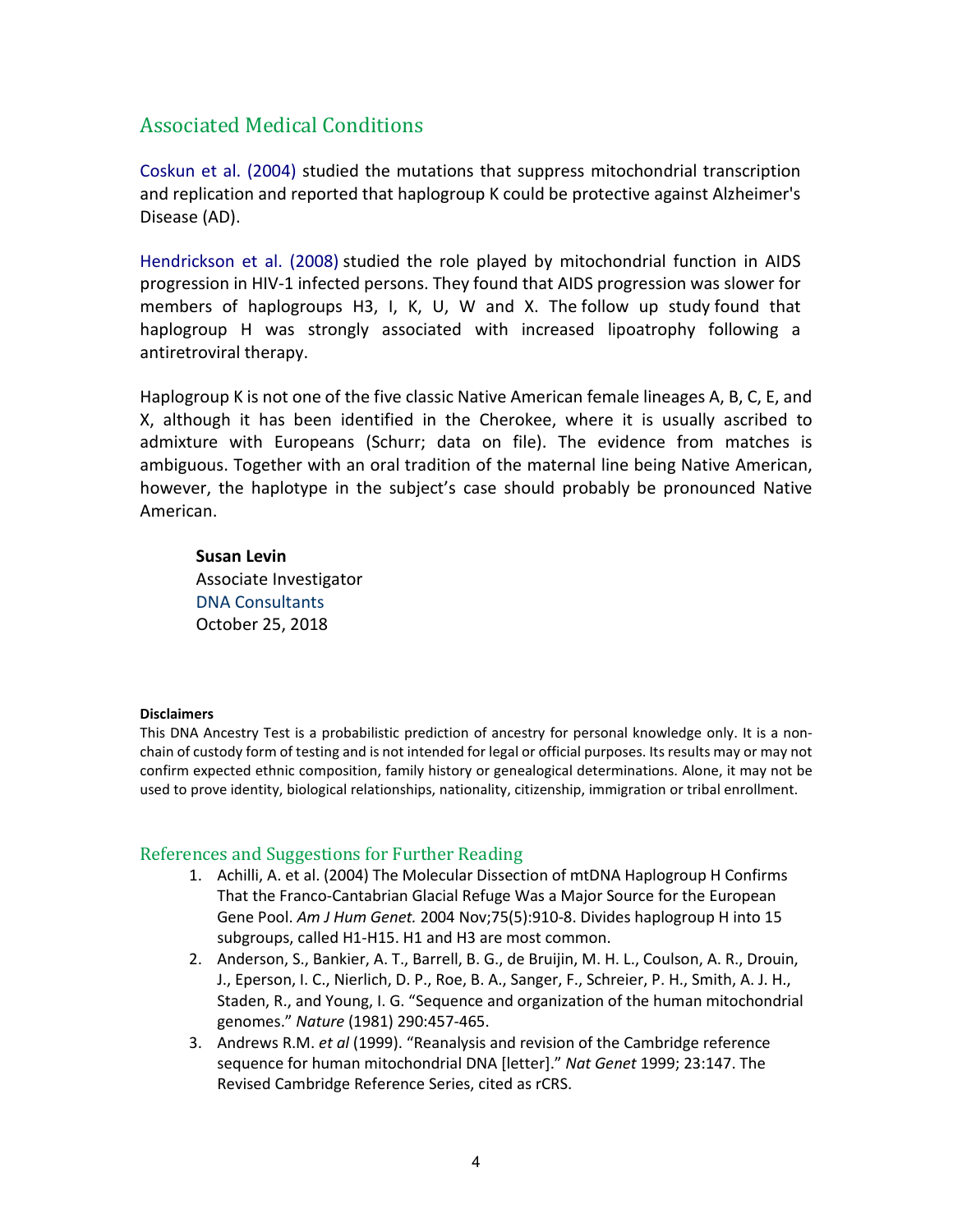- 4. Richards, M. et al. (2000). "Tracing European founder lineages in the Near Eastern mtDNA pool." *Am. J. Hum. Genet*. 67: 1251-1276. Supplementary Data (by Vincent Macaulay): [http://www.stats.gla.ac.uk/~vincent/founder2000/index.html.](http://www.stats.gla.ac.uk/%7Evincent/founder2000/index.html)
- 5. Richards, M. and Macaulay, V. (2000) "The mitochondrial gene tree comes of age." *Am. J. Hum. Genet.* 68: 1315-20.
- 6. Sykes, Bryan (2001). *The Seven Daughters of Eve. The Science that Reveals Our Genetic Ancestry.* New York, Norton. Names the founders of Europe's major female haplogroups Helena, Jasmine, Katrine, Tara, Velda, Xenia, and Ursula.
- 7. Wells, Spencer (2006). *Deep Ancestry: Inside [the Genographic Project.](http://books.google.com/books?id=TSl9AAAACAAJ&dq=deep+ancestry)* Washington: National Geographic.

## Understanding Your Female Lineage

Your [haplogroup](http://dnaconsultants.com/dna-glossary) (H, J, K, L etc.) describes what broad family of female lineages you belong to—the ["daughters of Eve.](https://en.wikipedia.org/wiki/The_Seven_Daughters_of_Eve)" These lines are conventionally called Helena (H), Tara (T), Jasmine (J) and the like and have all been traced back about 20,000-50,000 years to different regions of the world like Western Europe, Northern Europe, the Middle East, Africa or the Americas. Geneticists believe all people alive today are descended from a woman who lived in East Africa about half a million years ago (mitochondrial Eve). A [map](http://www.mitosearch.org/migration_map_new.pdf)  [of female haplogroup migrations](http://www.mitosearch.org/migration_map_new.pdf) clearly shows the human family expanded out of Africa.

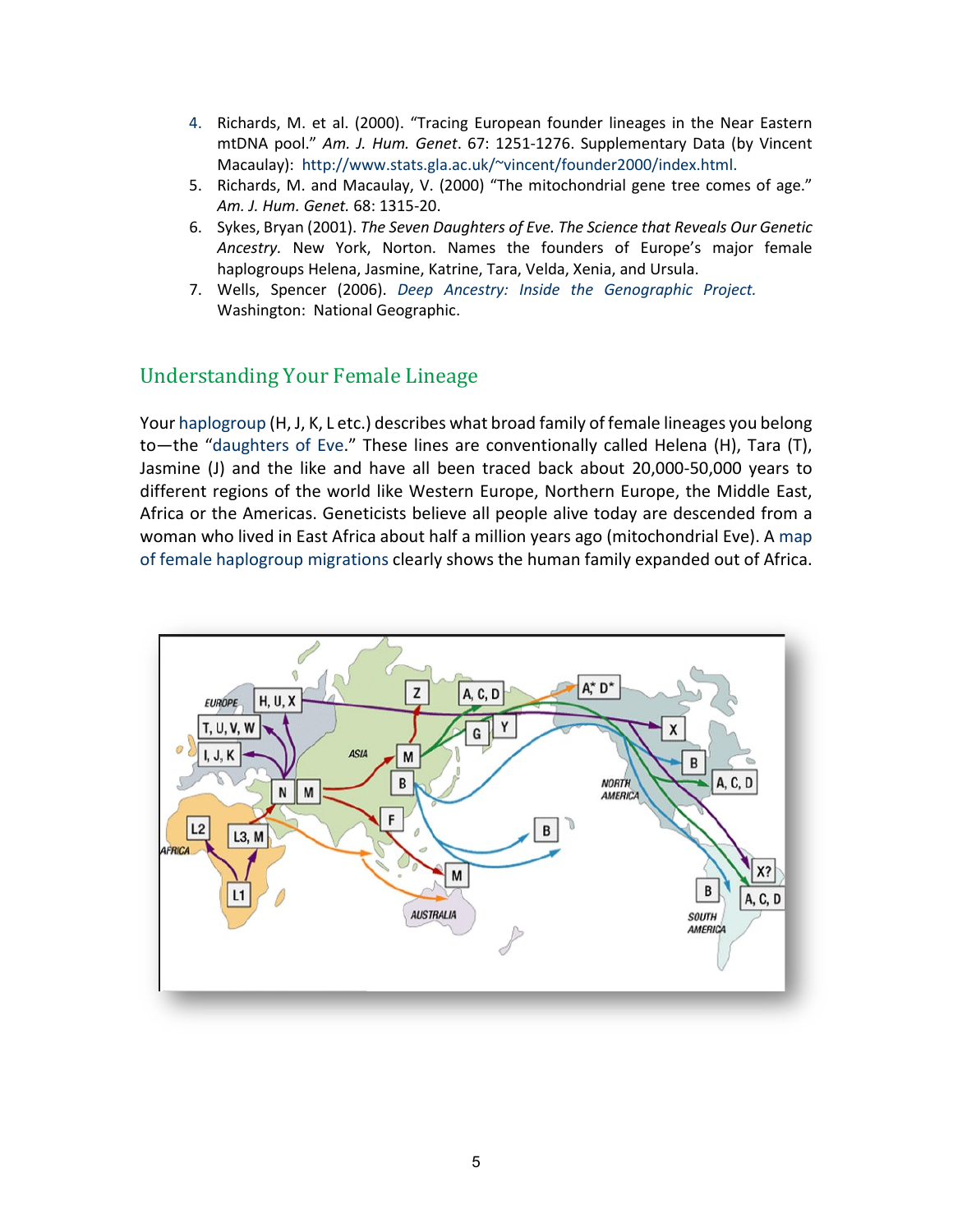A [haplotype,](http://dnaconsultants.com/dna-glossary) as defined in your [mitochondrial DNA lab report,](http://dnaconsultants.com/images/Sample_Mitochondrial_Lab_Report.pdf) is a specific lineage within that haplogroup. Your unique [genetic profile](http://dnaconsultants.com/dna-glossary) reflects your direct line of maternal descent from a common female founder. This is defined by a set of mutations on the control section of your mitochondrial genome passed down only by females. All female-linked relatives of the mother have the same lineage (children, daughter's children, brothers and sisters, mother, maternal grandmother, maternal grandmother's mother etc.).

It is a mistake to say that mitochondrial DNA is the same as the X chromosome. While it is true that females have two X chromosomes and males an X and a Y, mitochondrial DNA is not located on any chromosome but is extra-nuclear material with its own genome.

To categorize your lineage, and identify others who belong to it, your mitochondrial mutations are compared to the [Cambridge Reference Sequence.](http://dnaconsultants.com/dna-glossary) Mutations consist of changes to the expected [base](http://dnaconsultants.com/Detailed/212.html) in the sequence of your DNA at a nucleotide position—the insertion, duplication or omission of A, C, T or G, the chemical building blocks of a genome. A usually mutates to C, T to G, and vice versa. Mutations are reported from around the world in th[e Cambridge Mitochondrial DNA Concordance](http://www2.bioanth.cam.ac.uk/mtDNA/toc.html) and its successor databases.

#### How do mutations occur? Are they harmful?

Mutations are changes in the copies of DNA passed from a parent to offspring. They crop up in the DNA record in a random way according to their "molecular clock." In other words, they are not caused by anything. Sometimes the DNA just changes, and this affects a certain position on the long strands of it that are in every cell of your body. In almost all cases, these changes do not do anything. Only in the case of genetic disease do the mutations have any effect on us. Even though they do not do anything, though, they continue to be passed down in exact copies from parent to offspring. So they are useful in identifying individuals who come from the same ancestor. All these descendants are in the same lineage. Once a mutation occurs it stamps that line as unique and distinctive forever. Descendants are said to be "downstream" from that change.

You may notice some matches list a different haplogroup from that assigned to you. *Concentrate on those users that match your exact mutations across the board.* No matter what haplogroup they may report (many haplogroup assignments have been predicted rather than tested) they nevertheless belong to your specific matriline. You share the same ancient or recent female ancestor. Depending on your family history, such matches may be genealogically as well as genetically related to you.

Remember the "distaff side" is not remembered or recorded as scrupulously as the male. The names of female ancestors in family trees are often forgotten or even purposely buried, especially if they were of diverse background, say American Indian, Jewish or a person of color.

The female stories in our past are often at odds with the received, standard version you read about in the history books! The exploration of your mitochondrial lineage can be a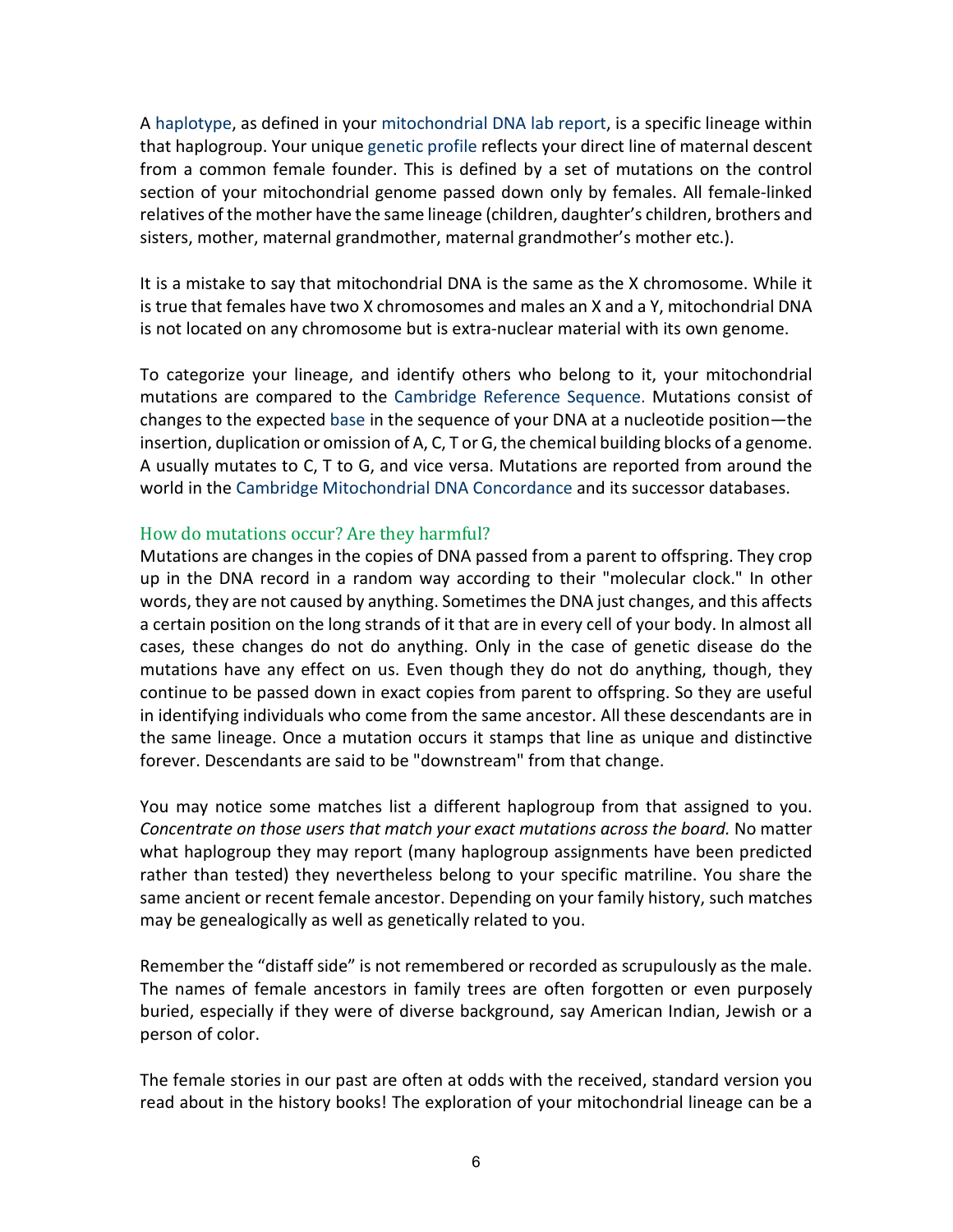deeply rewarding experience even if you do not turn up a connection with royalty, famous personages or a prestigious surname.

Discussion boards and projects exist for nearly all mitochondrial haplotypes and their subdivisions (H1, H2 etc.). To join one, see the list at the International Society of Genetic Genealogy [\(http://isogg.org/wiki/MtDNA\\_haplogroup\\_projects\).](http://isogg.org/wiki/MtDNA_haplogroup_projects))

### Suggested Reading

- 1. Eupedia, ["Distribution of European Mitochondrial DNA Haplogroups"](http://www.eupedia.com/europe/european_mtdna_haplogroups_frequency.shtml) (major guide to European types), [Europe Forum](http://www.eupedia.com/forum/) (and other free forums).
- 2. Cavalli-Sforza, Luigi Luca and Francesco Cavalli-Sforza (1995). *[The Great Human](http://books.google.com/books?id=ApuuiwUkEZ0C&printsec=frontcover&dq=the+great+human+diasporas&source=bl&ots=WoQ685sUgn&sig=8IlmW6wRGkHY1IChlQVvWtc57cA&hl=en&ei=Dn-ZTM3EOYOKlweXhqQq&sa=X&oi=book_result&ct=result&resnum=4&ved=0CCwQ6AEwAw#v=onepage&q&f=false) [Diasporas](http://books.google.com/books?id=ApuuiwUkEZ0C&printsec=frontcover&dq=the+great+human+diasporas&source=bl&ots=WoQ685sUgn&sig=8IlmW6wRGkHY1IChlQVvWtc57cA&hl=en&ei=Dn-ZTM3EOYOKlweXhqQq&sa=X&oi=book_result&ct=result&resnum=4&ved=0CCwQ6AEwAw#v=onepage&q&f=false)* (New York: Basic). Wonderful, readable classic on human genetics and prehistory by father and son.
- 3. Hirschman, Elizabeth C. and Donald N. Yates (2004). ["DNA Haplotyping and Diversity:](http://dnaconsultants.com/books-and-literature/dna-haplotyping-and-diversity) An Anthropogenealogical Method for Researching Lineages and Family Ethnicity." Paper published in the Proceedings of the Fourth International Conference on Diversity in Organisations, Communities and Nations, Los Angeles, Calif., July 6-9, 2004. *International Journal of the Humanities* 2:2043-55.
- 4. Manco, Jean (2014). *Ancestral Journeys. The Peopling of Europe from the First Venturers to the Vikings.* London: Thames & Hudson.
- 5. Oppenheimer, Stephen (2006). [The Origins of the British. A Genetic Detective Story.](https://www.amazon.com/Origins-British-Genetic-Detective-Story/dp/0786718900/ref=sr_1_1?s=books&ie=UTF8&qid=1479159134&sr=1-1&keywords=origins+British+Genetic+Detective) New York: Carroll & Graf. ------(2005). *[The Real Eve.](http://books.google.com/books?id=bX9E4xlY7YwC&dq=the+real+eve&printsec=frontcover&source=bn&hl=en&ei=iH-ZTLKLBcSblgfvjJl3&sa=X&oi=book_result&ct=result&resnum=6&ved=0CDsQ6AEwBQ#v=onepage&q&f=false)* New York: Carroll & Graf. ------ (1999).
- 6. Richards, M. et al. (2000). Tracing European founder lineages in the Near Eastern mtDNA pool. *Am. J. Hum. Genet*. 67: 1251-1276. Supplementary Data (by Vincent Macaulay): [http://www.stats.gla.ac.uk/~vincent/founder2000/index.html.](http://www.stats.gla.ac.uk/%7Evincent/founder2000/index.html)
- 7. Salas, Antonio et al. (2005). "Charting the Ancestry of African Americans." *American Journal of Human Genetics* 77/4:676-80.
- 8. Schurr, Theodore G. (2000). Mitochondrial DNA and the Peopling of the New World. *American Scientist* 88/3:246-53.
- 9. Thomas, M.G. et al (2002). "Founding Mothers of Jewish Communities: Geographically Separated Jewish Groups Were Independently Founded by Very Few Female Ancestors." *Am J. Hum. Genet*. 70:1411-1420.
- 10. Van Oven, M. and M. Kayser (2009). "Updated Comprehensive Phylogenetic Tree of Global Human Mitochondrial DNA Variation." *Human Mutation* 30(2) :E386-E394. [http://www.phylotree.org.](http://www.phylotree.org/) [doi:10.1002/humu.20921.](http://dx.doi.org/10.1002/humu.20921)
- 11. Wells, Spencer (2006). *[Deep Ancestry: Inside the Genographic Project.](http://books.google.com/books?id=TSl9AAAACAAJ&dq=deep+ancestry)* Washington: National Geographic.
- 12. Yates, Donald N. and Teresa A. (2014). *Cherokee DNA Studies: Real People Who Proved the Geneticists Wrong.* Phoenix: Panther's Lodge.

For help in evaluating your matches, contact us at [dpy@dnaconsultants.com](mailto:dpy@dnaconsultants.com) or call DNA Consultants at 888-806-2588 Monday through Friday 10 a.m. to 6 p.m. Mountain Time. We pride ourselves on customized service and will be glad to walk you through your report and answer all your questions personally.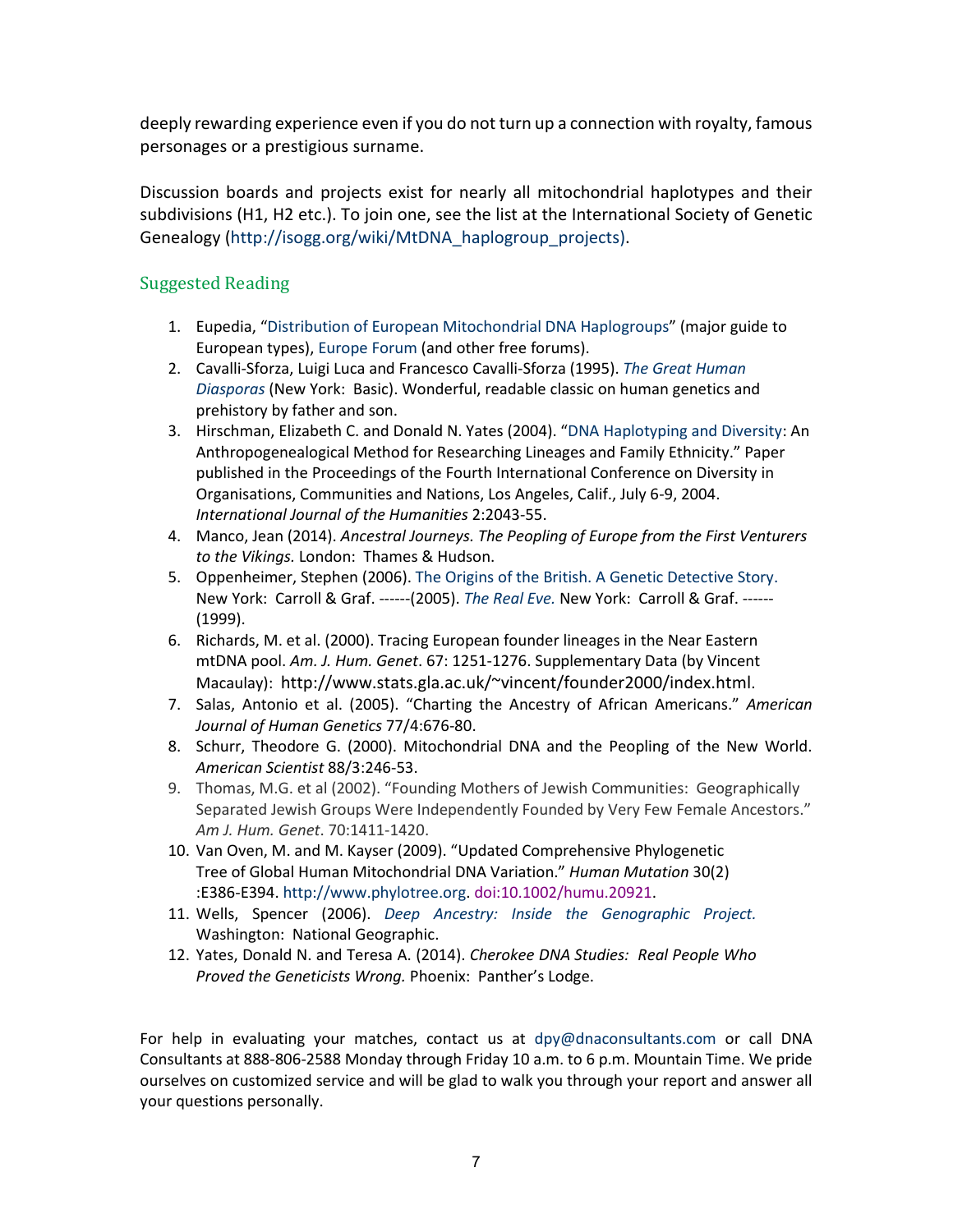

# **DNA Test**

# **Report**

**For Personal Knowledge Only**

C8350

|                |           | Case         | Doe, Jane         |           |            |                   |
|----------------|-----------|--------------|-------------------|-----------|------------|-------------------|
| Sample Number  |           | 8601696-50   |                   |           |            |                   |
| Date Collected |           |              |                   |           |            |                   |
|                |           | Collected by |                   |           |            |                   |
|                | Reference | Nucleotide   | Sample Nucleotide | Reference | Nucleotide | Sample Nucleotide |
|                | 16,182    | A            | С                 | 146       | Т          | $\mathbf C$       |
|                | 16,183    | A            | С                 | 152       | Τ          | $\mathsf C$       |
|                | 16,189    | Τ            | С                 | 207       | G          | A                 |
|                | 16,224    | Τ            | C                 | 263       | A          | G                 |
|                | 16,311    | Τ            | С                 | 315       | C          | CC                |
|                | 73        | A            | G                 |           |            |                   |
|                |           |              |                   |           |            |                   |

RN: 9345949

Note: Since the samples were not collected under a strict chain of custody by a third neutral party and the Laboratory cannot verify the origin of the samples, this test result may not be defensible in a court of law for the establishment of paternity and other legally related issues. The tested parties' names that may appear on this report have been provided by the client and cannot be verified. The laboratory assumes no responsibility for incorrect or misspelled patient information.

Based on the samples received from the tested parties whose identities cannot be independently verified, I, the undersigned Laboratory Director, declare the genetic data is correct as reported on

10/17/2018.

Debra L. Davis, Ph.D.